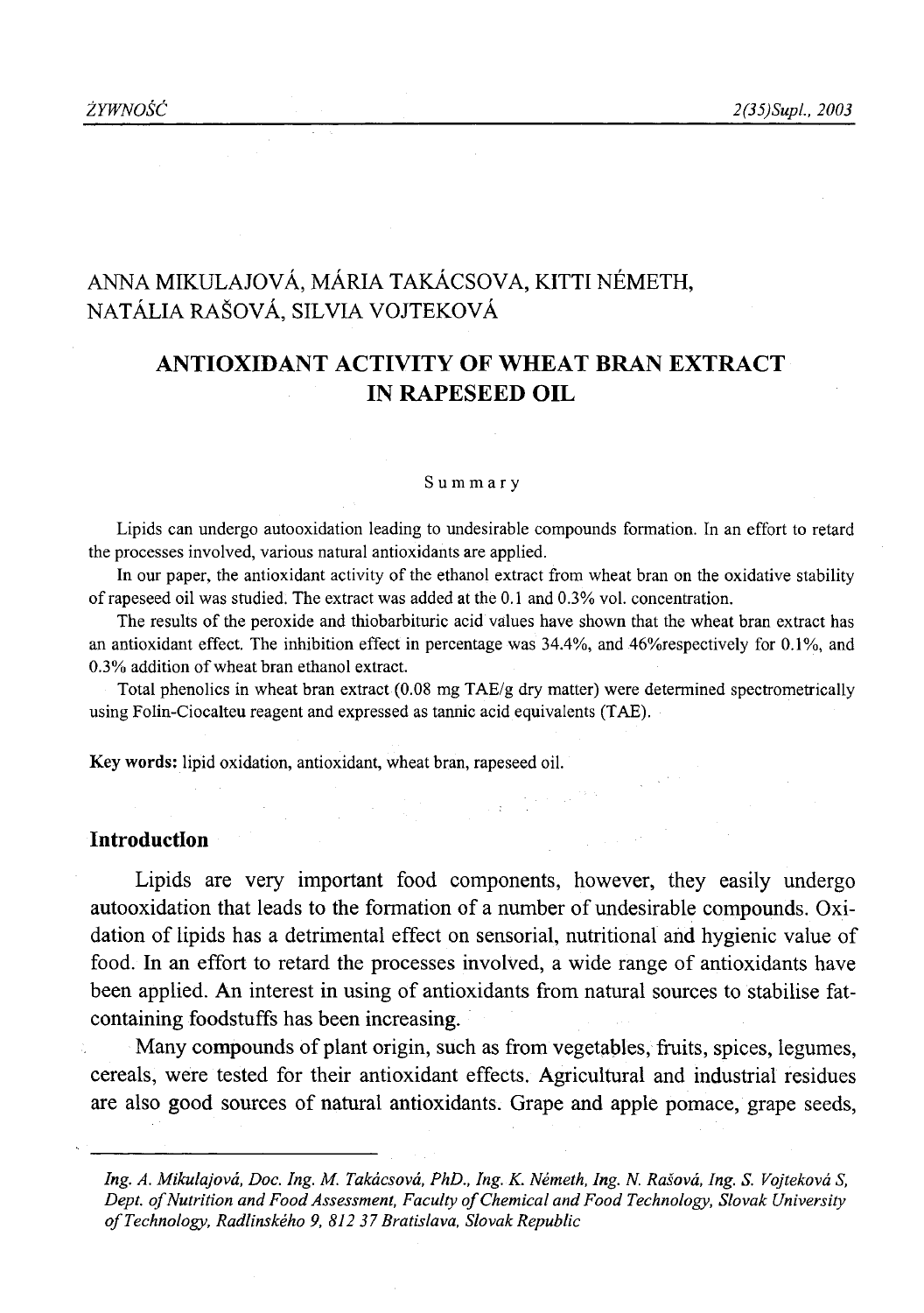cereal bran, wheat germ, peanut hulls, citrus peels, hulls from legumes, com steep liquor, malt rootlet, olive mill waste waters were studied as low-cost source of antioxidant [1,2, 4-13, 15, 17, 18].

Polyphenols are the major plant compounds with antioxidant activity [14], Furthermore, tocopherols, tocotrienols, ascorbic acid, carotenoids have been reported as compounds with antioxidant effect.

In wheat bran, protocatechuic, p-hydroxybenzoic, gentisic, caffeic, vanillic, chlorogenic, syringic, p-coumaric and ferulic acids were identified.  $\alpha$ - and  $\beta$ tocopherol and phytic acid are also present. Approximately 80% of the *trans-femlic* acid of the entire wheat grain was found in the bran [16].

The aim of our work was to study the antioxidant activity of the wheat bran ethanol extract on the oxidative stability of rapeseed oil.

## **Materials and methods**

Substrate: commercially available rapeseed oil Raciol (Palma - Tumys, a.s. Bratislava).

Plant material: wheat bran purchased from Marianna, Ivánka pri Dunaji, Slovakia.

Extraction: twice, with 96.6% ethanol (1:10) under reflux in a water bath at 80°C for 1 hour, filtration, concentration under reduced pressure at 40°C.

Addition: wheat bran extract was added to oil samples (20 ml) at concentration 0.1 and 0.3% (vol.).

Storage: Schaal oven test: at 60°C in the dark under free access of air oxygen for 21 days. Rapeseed oil without additives was used as control.

Analyses: peroxide value and thiobarbituric acid values [3] were determined in duplicate on days 0, 4, 7, 10, 14, 17 and 21. Total phenolics in the extract obtained were determined spectrophotometrically using Folin-Ciocalteu reagent [19] and given as tannic acid equivalent (TAE).

## **Results and discussion**

In general, the peroxide value increased during storage. The greatest increase in amount of the hydroperoxides was found in control sample. The peroxide values in the antioxidant treated samples were lower than in the samples without extract (Fig. 1).

The production of the primary oxidative products was slower in samples with extracts from the 4th day of storage onwards. It is to note that, the most intensive inhibition of oxidation started from 14th. After 21 days of storage the peroxide values of samples with addition of 0.1% and 0.3% wheat bran extract were lower compared to the control sample by 34.4% and 46.0%, respectively. The application of extract retarded the production of secondary products of oxidation (Fig. 2). After 21 days of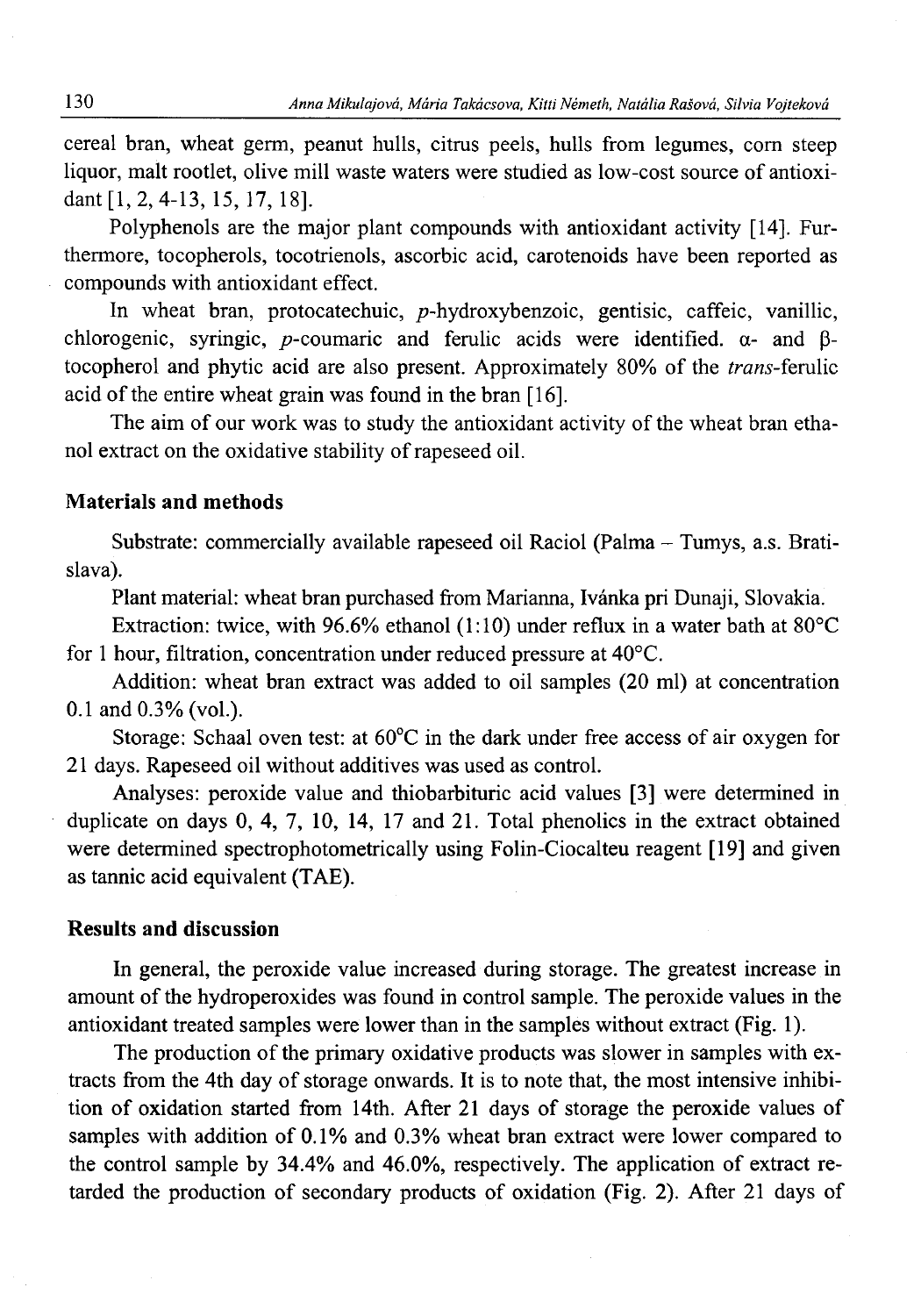

Fig. 1. Peroxide values (PV) [ $\mu$ g O<sub>2</sub>/g oil] in rapeseed oil samples during storage. Rys. 1. Wartości liczby nadtlenkowej w próbach oleju rzepakowego w trakcie przechowywania.

storage the thiobarbituric acid value of samples with addition of 0.1% and 0.3% wheat bran extract was lower than that of the control sample by <sup>6</sup> .<sup>6</sup> %, and 5.0% respectively. The antioxidant activity of 0.3% addition of wheat bran extract was stronger than that of 0.1% addition of wheat bran extract. This is in accordance with a general trend  $$ increased antioxidant activity is found with increasing extract concentration until the maximal concentration. The results indicate that extract acted as antioxidant in rapeseed oil and the extract was more effective in retarding of production of hydroperoxides i.e. acted as primary antioxidant.

The content of total phenolics in wheat bran extract was determined spectrometrically using Folin-Ciocalteu reagent and calculated as tannic acid equivalent (TAE). The amount of total phenolics was 0.08 mg TAE/g dry matter.

## **Conclusions**

**A ccord in g to our experim ental data,** based on primary and secondary lipid oxidation **products analyses, wheat bran ethanol extracts** showed the antioxidant activity in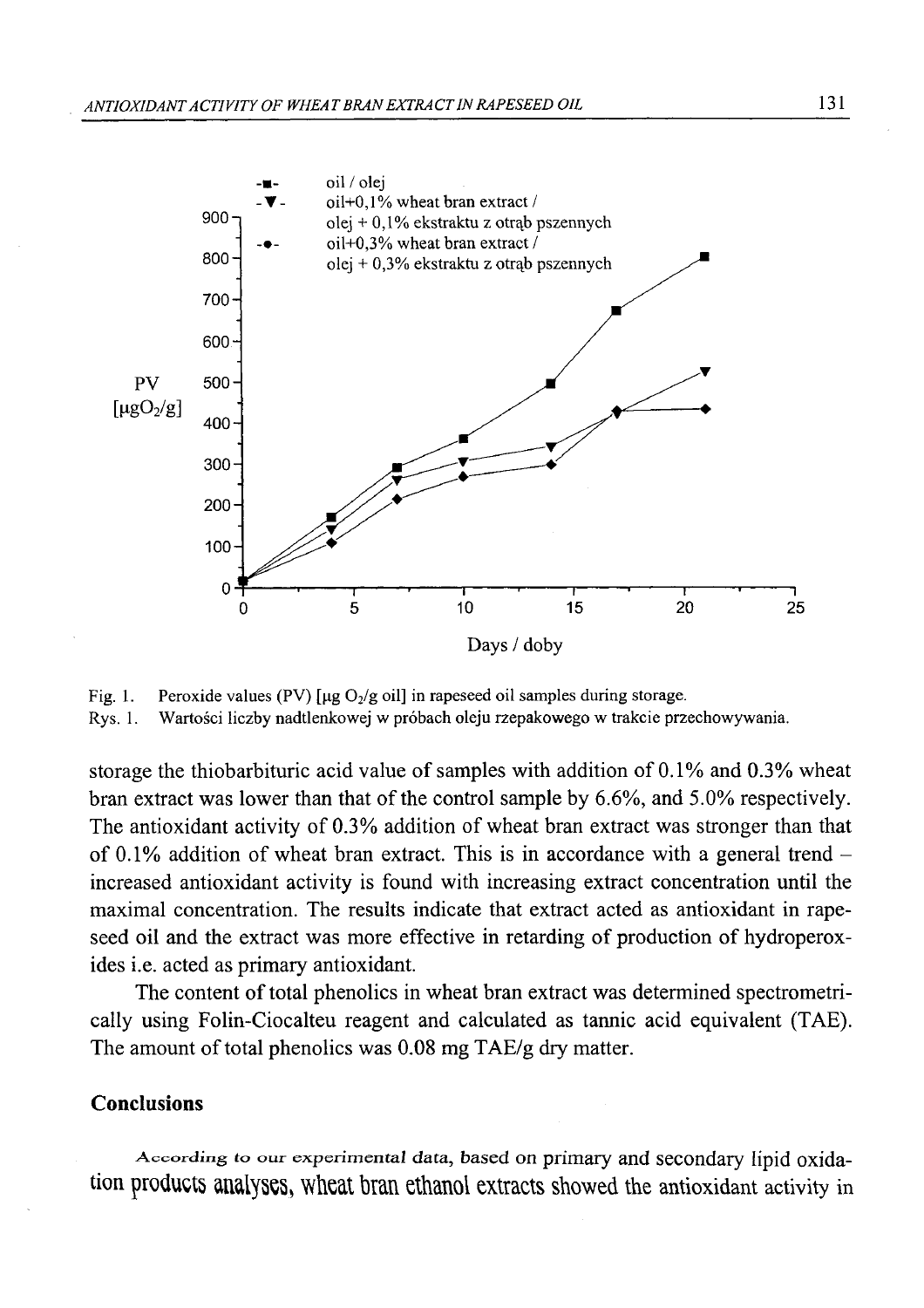rapeseed oil.



Fig. 2. Thiobarbituric acid values (TBA)  $(A^{1\%})_{cm}$  in rapeseed oil samples during storage. Rys. 2. Wartości wskaźnika TBA  $(A^{1/6}I_{cm})$  w próbach oleju rzepakowego, w trakcie przechowywania.

### **References •**

- [1] Ayed N., Yu H.-L., Lacroix M.: Using gamma irradiation for the recovery of anthocyanins from grape pomace. Radiat. Phys. Chem., 2000, 57, 277-279.
- [2] Bonnely S., Peyrat-Maillard M. N., Berset C., Masy D., Rondini C.: Antioxidant activity of malt rootlet extracts. J. Agric. Fd Chem., 2000, 48, 2785-2792.
- [3] Davidek J., Hrdlicka J., Karvanek M., Pokorny J.: Navody k laboratomimu cviceni z vseobecne analyzy potravin. SNTL, Praha 1974.
- [4] Deguchi T., Ohba R., Ueda S.: Radical scavenging activity of a purple pigment hordeumin, from uncooked barley bran-fermented broth. J. Agric. Fd Chem., 2000, 48, 3198-3201.
- [5] Devittori C., Gumy D.: Supercritical fluid extraction of oil from millet bran. J. Amer. Oil Chem. Soc., 2000, 77, 573-579.
- [<sup>6</sup> ] Duh P.-D., Yen G.-Ch.: Antioxidant efficacy of methanolic extracts of peanut hulls in soybean and peanut oils. J. Amer. Oil Chem. Soc., 1997, 74, 745-748.
- [7] Duh P.-D., Yen W. J., Du P.-Ch., Yen G.-Ch.: Antioxidant activity of mung bean hulls. J. Amer. Oil Chem. Soc., 1997, 74, 1059-1063.
- [8] Emmons Ch. L., Peterson D. M.: Antioxidant activity and phenolic contents of oat groats and hulls. Cereal Chem., 1999, 76, 902-906.